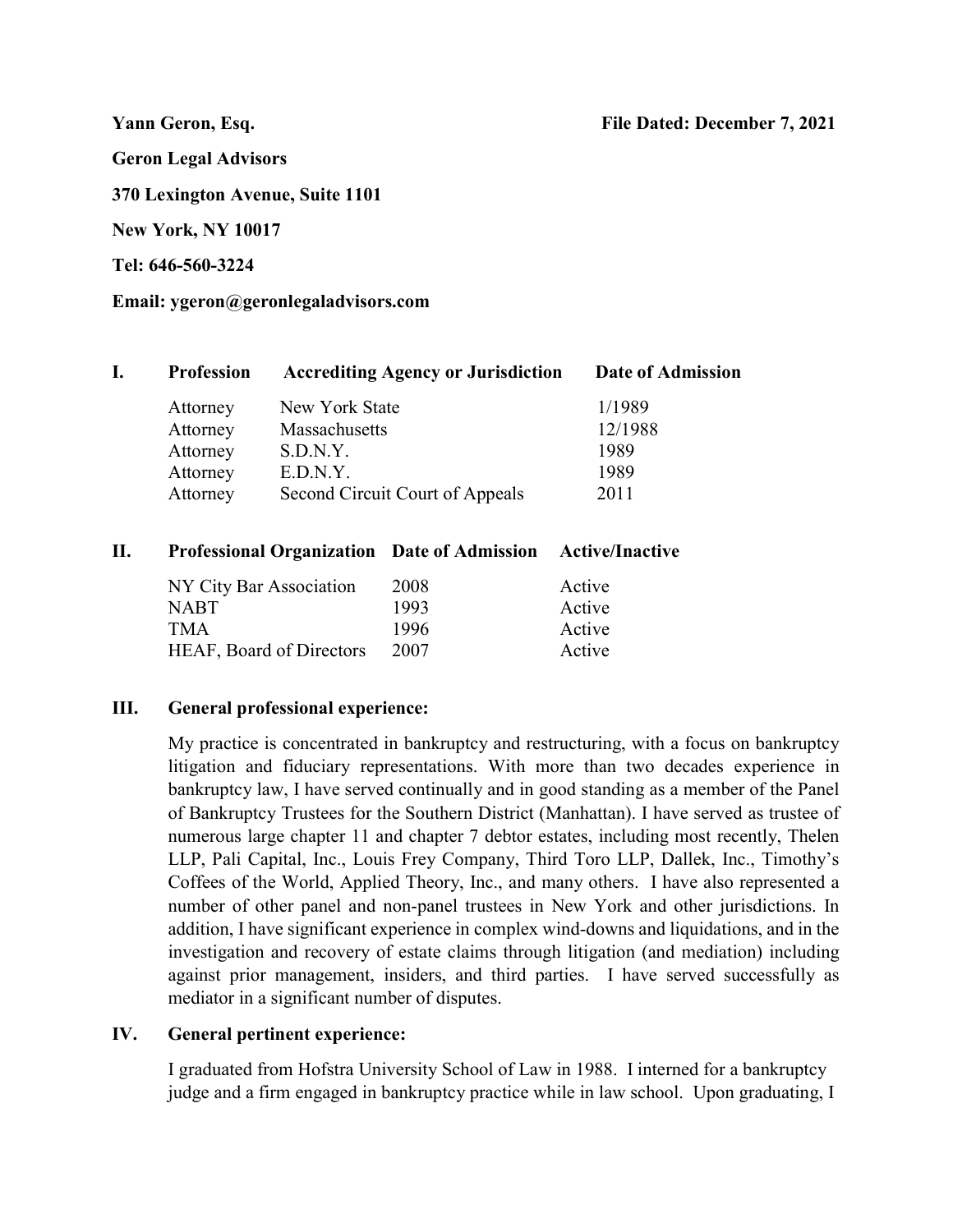became associated with Salomon Green & Ostrow, P.C., a bankruptcy boutique firm in New York City. In 1992, I started my own practice, Geron & Associates, which grew significantly until I merged my firm with Fox Rothschild in 2005 to start Fox Rothschild LLP's New York office, where I also served as the first office managing partner of this office. I helped grow the New York office to more than 80 lawyers before rotating off my management positions. I have returned to my own boutique practice to enable me to provide the same high caliber services at a small firm setting at competitive prices and with reduced firm client conflicts.

My trustee cases have been the subject of many recent news articles, including the following sample:

- Thelen Seeks Approval of \$1.4M Citibank Settlement Law360 December 5, 2012
- Gone but Not Forgotten Bankrupt Firms Pursue Unfinished Business Daily Report November 16, 2012
- Thelen Trustee Strikes Latest Clawback Deal With Ex-Partner Law 360 August 7, 2012
- Ex-Dewey Attys May Be Liable For Client Privacy Breaches Law360 July 16, 2012
- Bankrupt Thelen Collects More Than \$400K in Clawback Settlement With 4 Firms The Am Law Daily June 29, 2012
- Dewey Bankruptcy Filing Raises Novel Issues New York Law Journal May 29, 2012
- Dewey Partners Likely To Face Wrath Of Creditors Law 360 May 10, 2012
- Will Thelen and Coudert Save Dewey's Poachers? Thomson Reuters News and Insight May 8, 2012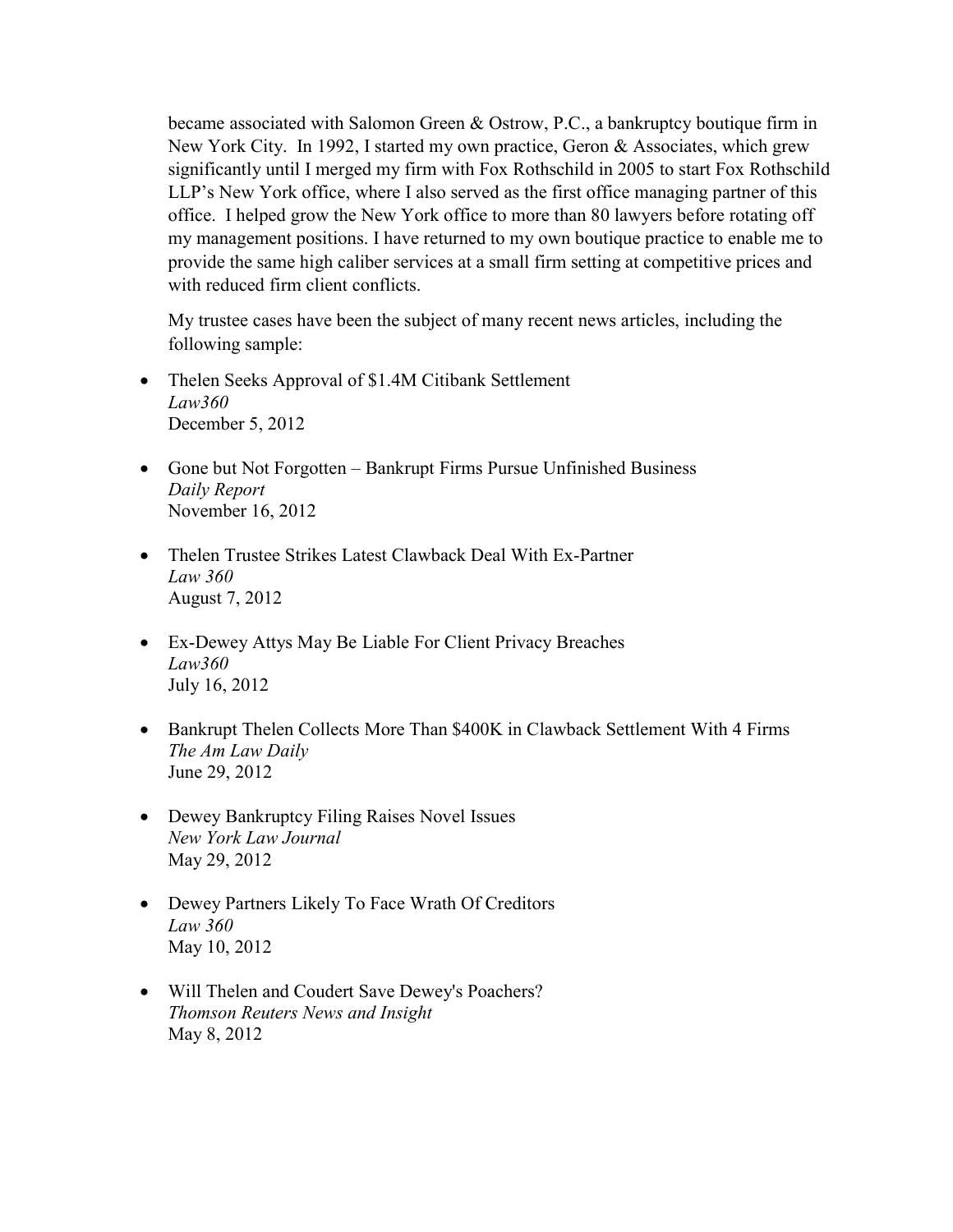- Thelen Trustee Reaps \$1 Million From Law Firms Thomson Reuters News & Insight March 23, 2012
- 15 Ex-Thelen Partners Settle Trustee's Contract Claims Law 360 March 20, 2012
- MKF Group Hopes to Fill the Hole Left by H&H Bagels Real Estate Weekly February 8, 2012
- H&H Bagel Plant Faces New Threats The Wall Street Journal October 26, 2011
- Thelen Trustee Seeks OK For \$5M Clawback Settlement Law 360 September 30, 2011
- With Spate of Suits, Thelen Trustee Makes Late Push to Collect for Creditors Am Law Daily September 20, 2011
- Thelen Bankruptcy New York Law Journal and Law 360 May 25 and June 2, 2010
- People in the News The Legal Intelligencer May 17, 2010
- Fox Rothschild Attorneys Elected to Firm's Executive Committee May 12, 2010
- We The Pauper ABA Journal May 2010
- Thelen Creditors Try To Put Trustee To Vote Los Angeles Daily Journal October 19, 2009